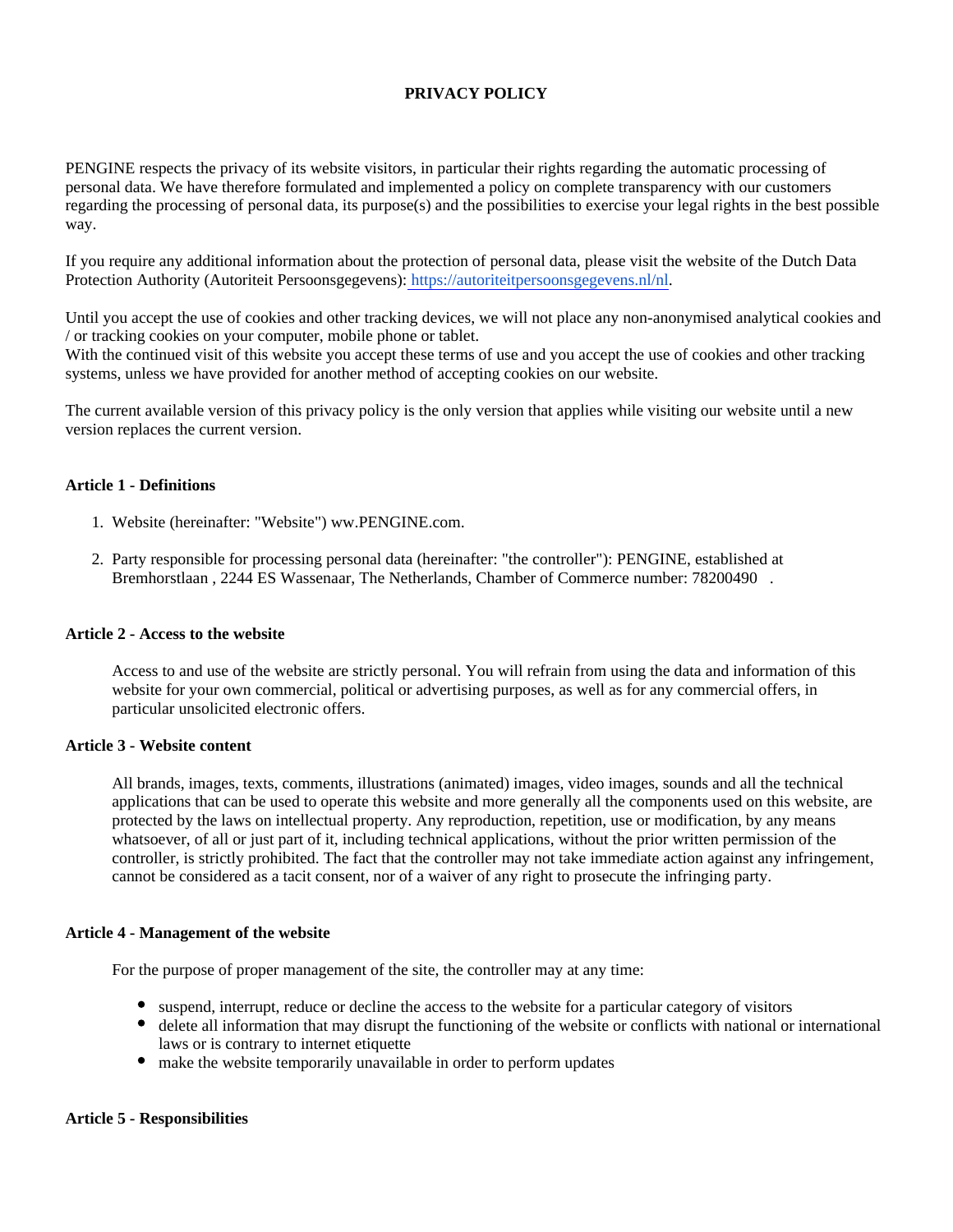- 1. The controller is not liable for any failure, disturbances, difficulties or interruptions in the functioning of the website, causing the (temporary) inaccessibility of the website or of any of its functionalities. You, yourself, are responsible for the way you seek connection to our website. You need to take all appropriate steps to protect your equipment and data against hazards such as virus attacks on the Internet. Furthermore, you are responsible for which websites you visit and what information you seek.
- 2. The controller is not liable for any legal proceedings taken against you:
	- because of the use of the website or services accessible via the Internet
	- $\bullet$  for violating the terms of this privacy policy
- 3. The controller is not liable for any damages that incur to you or third parties or your equipment, as a result of your connection to or use of the website and you will refrain from any subsequent (legal) action against the controller.
- 4. If the controller is involved in a dispute because of your (ab)use of this website, he is entitled to (re)claim all subsequent damages from you.

# **Article 6 - Collection of data**

- 1. Your personal data will be collected by PENGINE and (an) external processor(s) .
- 2. Personal data means any information relating to an identified or identifiable natural person ('data subject').
- 3. An identifiable natural person is one who can be identified, directly or indirectly, in particular by reference to an identifier such as a name, an identification number, location data, an online identifier or to one or more factors specific to the physical, physiological, genetic, mental, economic, cultural or social identity of that natural person.
- 4. The personal data that are collected on the website are used mainly by the controller in order to maintain a (commercial) relationship with you and if applicable in order to process your orders. They are recorded in an (electronic) register.

# **Article 7 - Your rights regarding information**

- 1. Pursuant to Article 13 paragraph 2 sub b GDPR each data subject has the right to information on and access to, and rectification, erasure and restriction of processing of his personal data, as well as the right to object to the processing and the right to data portability.
- 2. You can exercise these rights by contacting us at info@pengine.com.
- 3. Each request must be accompanied by a copy of a valid ID, on which you put your signature and state the address where we can contact you.
- 4. Within one month of the submitted request, you will receive an answer from us.
- 5. Depending on the complexity and the number of the requests this period may be extended to two months.

# **Article 8 - Legal obligations**

- 1. In case of infringement of any law or regulation, of which a visitor is suspected and for which the authorities require the personal data collected by the controller, they will be provided to them after an explicit and reasoned request of those authorities, after which these personal data do not fall anymore under the protection of the provisions of this Privacy policy.
- 2. If any information is necessary in order to obtain access to certain features of the website, the controller will indicate the mandatory nature of this information when requesting these data.

# **Article 9 - Collected data and commercial offers**

- 1. You may receive commercial offers from the controller. If you do not wish to receive them (anymore), please send us an email to the following address: info@pengine.com.
- 2. Your personal data will not be used by our partners for commercial purposes.
- 3. If you encounter any personal data from other data subjects while visiting our website, you are to refrain from collection, any unauthorized use or any other act that constitutes an infringement of the privacy of the data subject(s) in question. The controller is not responsible in these circumstances.